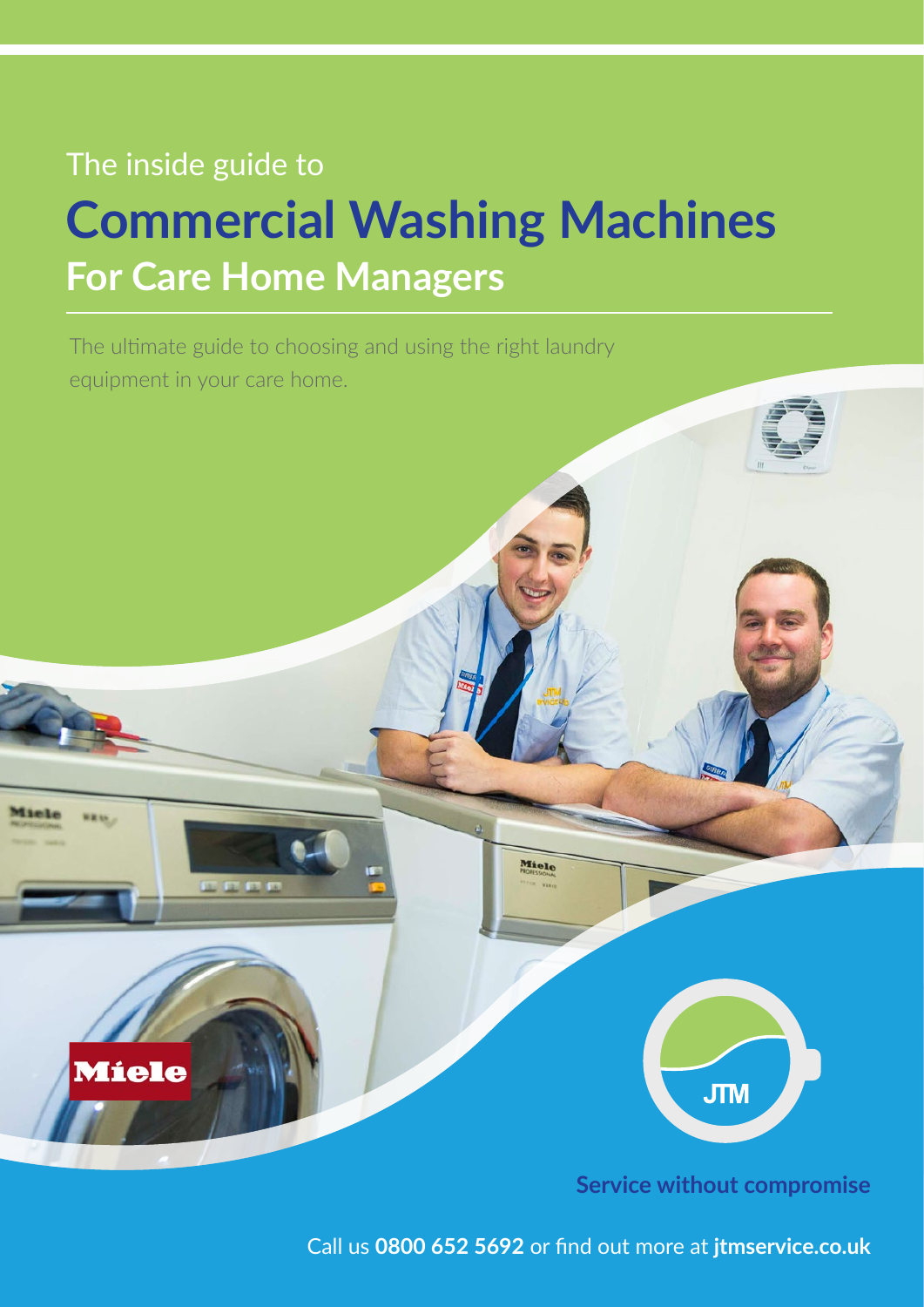

# **Different options left you in a spin?**

**The world of commercial washing machines is full of different makes and models in all sorts of shapes and sizes, so knowing which machine to go for can be a minefield.**

Take our range for instance. It's been carefully selected to contain equipment that spans the entire spectrum, from compact 5.5kg models for smaller facilities, right through to heavy duty 32kg top-loading appliances to deal with mass laundering.

We know how busy you are, so it's important that your laundry

- Meet your daily requirements
	-
	-

appliances:

 $\blacktriangleright$  Perform to the right standards Don't let you down

Take a look at the advice on the next few pages, it's designed to help you effortlessly tick these three boxes, and more.



## **Contents**

- 3. Different options left you in a spin?
- 4. Why 'making do' just won't do
- 5. What does 'fit for purpose' mean?
- 6. Why bigger isn't always better...
- 7. Keeping germs at bay
- 8. The dos and don'ts of laundry handling and processing
- 10. About JTM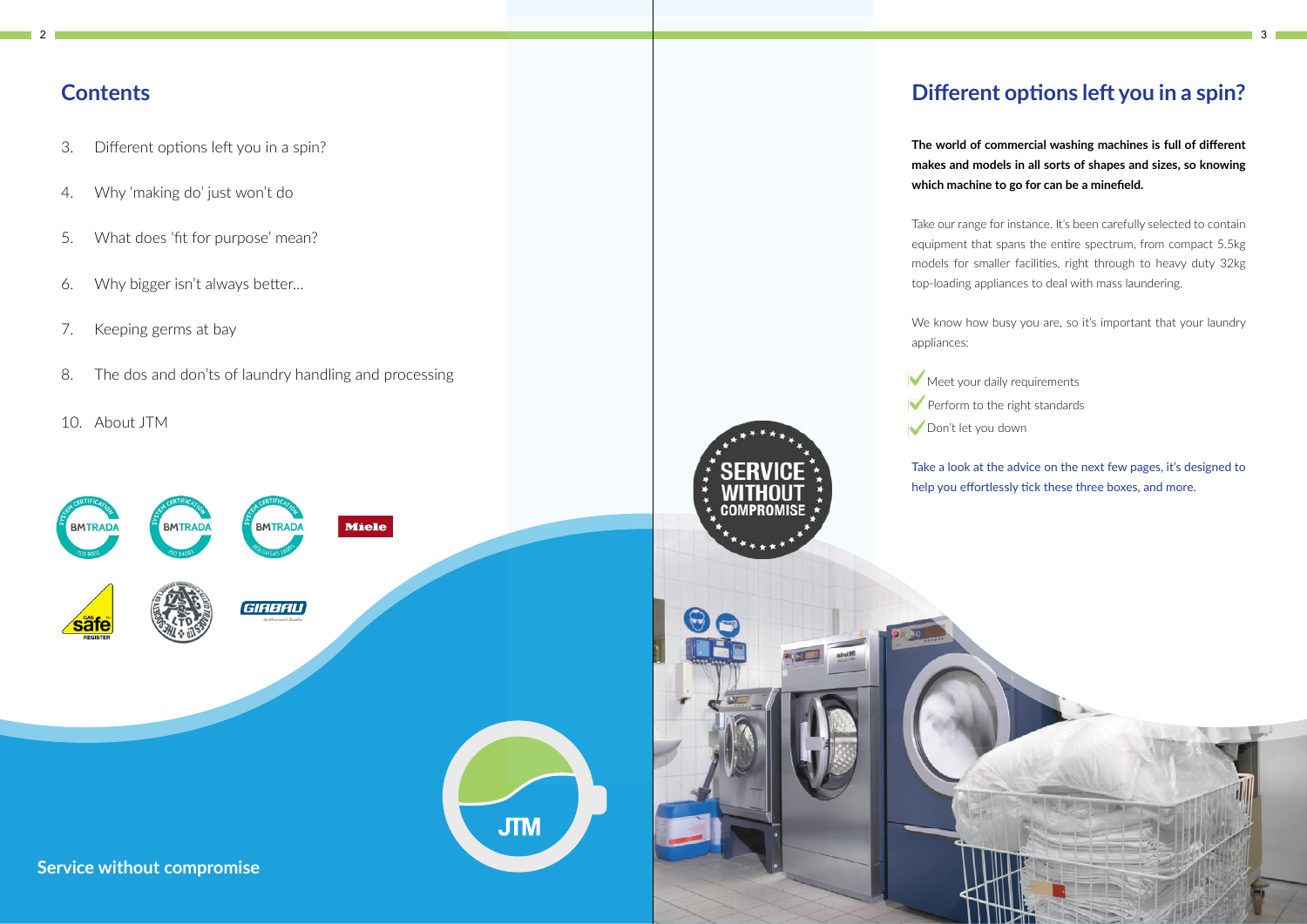#### **JTM - Service without compromise**

# **Why 'making do' just won't do**

The average commercial washing machine can last for around 14 years if it's been regularly maintained and looked after.

This means that most businesses don't have to worry about replacing their washing appliances for well over a decade.

But that's only if you have a washing machine that's fit for purpose in the first place. With commercial laundry technology evolving at a rapid pace these days, it's highly probable that if you've had your machine for more than ten years, then it may not be as effective as some of the latest equipment that's on the market.

Why? Because you'll end up with a laundry system that isn't built around your care home's operations and won't perform as efficiently or effectively as it should.

Like all electrical equipment, washing machines are designed to continuously deliver **bigger and better results**, be **more energy efficient** and **comply with the latest industry rules and regulations**.

 $\blacktriangleright$  Help maintain infection control – by featuring a disinfection cycle that washes at the right temperature (usually 65°C for 10 minutes or 71°C for three minutes). These temperatures

 $\blacktriangleright$  Contain the right programmes for your requirements – for instance, you could benefit from

 $\blacktriangleright$  Are the right size – drum-wise and also to fit within your laundry room without causing any

• Health and Safety at Work Act (1974) and Management of Health and Safety at

• Control of Substances Hazardous to Health Regulations (2002)

• Controls assurance standard for infection control, Department of Health (2002)

• CFPP0104 choice framework for local Policy and Procedures 01-04 decontamination



While it may be tempting to simply choose the cheapest commercial washing machine or go with what everybody else is buying, it's highly likely that this approach will cost you in time and money in the long-run.

- $\blacktriangleright$  Can easily cope with your laundry loads
- $\blacktriangleright$  Clean your laundry, first time around
- are guaranteed to kill any bacteria that's lurking
- $\blacktriangleright$  Are economical from both a cost, size and energy efficiency perspective
- faster or more specific wash cycles, or higher temperatures
- obstructions
- $\blacktriangleright$  Meet the relevant industry standards including:
	- WRAS Water Waste Regulations
	- Work Regulations (1999)
	-
	-
	- of linen for health and social care



**Xtialls** 

Ideally, your commercial washing machines need to be fit for purpose, which

# mean they:

Call us **0800 652 5692** or find out more at **jtmservice.co.uk**

#### **Are your current machines fit for purpose?**

Contact us today for advice on how you can make sure your equipment 100% meets your needs. You can reach us on **info@jtmservice.co.uk**  or **0800 652 5692**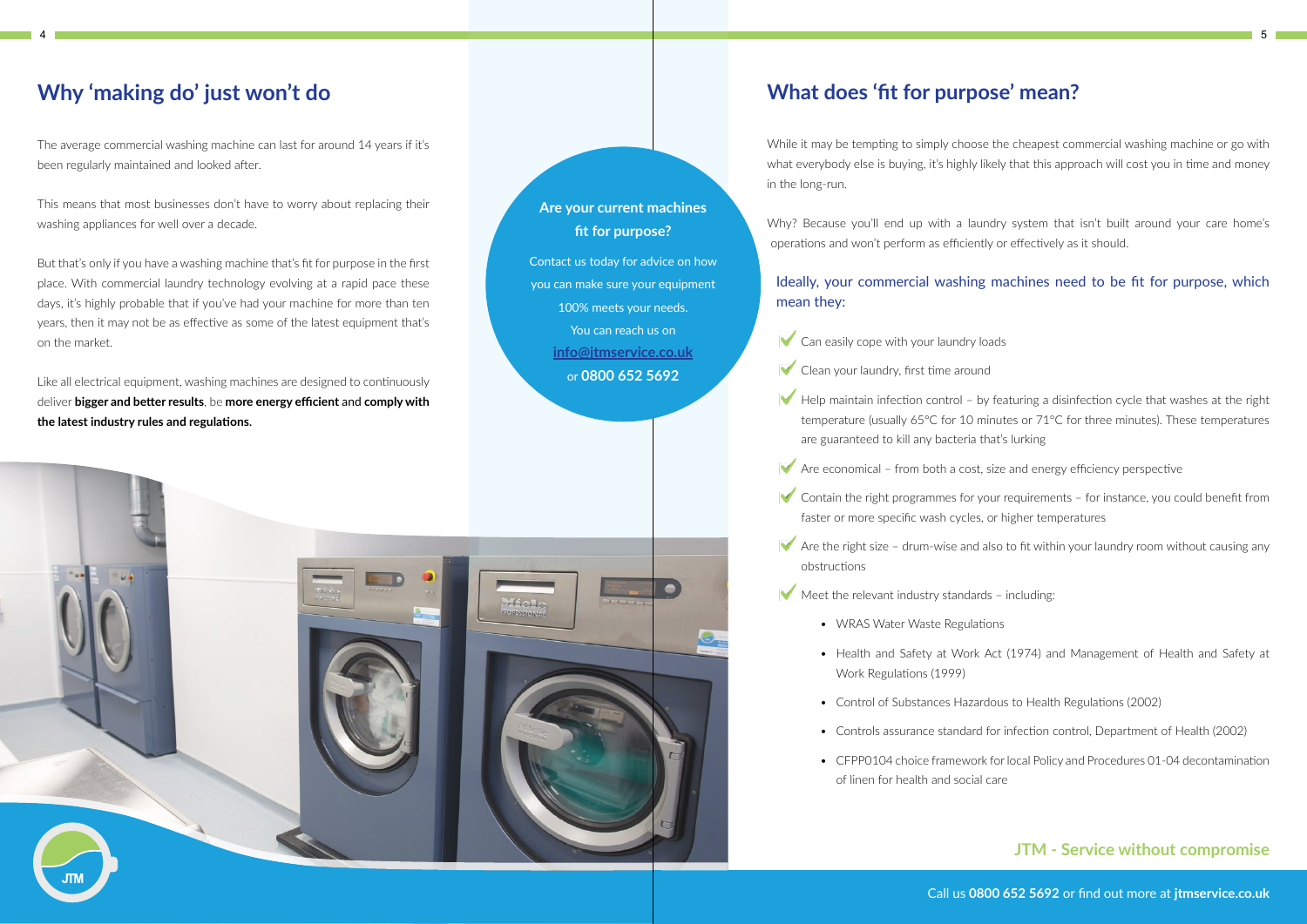Call us **0800 652 5692** or find out more at **jtmservice.co.uk**

# **Why bigger isn't always better...**

If your home produces smaller batches of laundry, then you may want to choose a commercial washing machine that has a smaller drum size and is more compact, such as a 5 to 6.5kg capacity model, like these:

- Miele PW 6055 Little Giant Vario
- Miele PW 5062 Little Giant
- Miele PW 6065 Little Giant Vario
- Miele MOPSTAR 60

With visitors coming and going and elderly people being particularly susceptible to picking up germs, effectively managing infection is an on-going battle. Especially when there's an outbreak of ill-health or cold and flu season strikes.

But if your home frequently deals with mountains of laundry, then we recommend that you choose a machine that's designed to withstand the stresses and strains of heavy usage.

# **Keeping germs at bay**

Staying on top of cleanliness levels, using the right cleaning products and following the correct processes to avoid cross-contamination all go a long way to manage the risk of infection. But there are other equally-important measures that need to be factored in too.

Having a robust laundry handling and processing system can help manage germ levels and minimise the spread of risk. Here's how it can be achieved:

#### **1. Create a dedicated space for your laundry**



Ideally, you should have just one room where your laundry is handled and cleaned.

This designated area needs to be well ventilated. There should also be access to an outside wall to enable tumble dryers to take in air from outside and allow air to freely circulate around the room.

#### **2. Use the right materials**



All of the surfaces within your laundry room, floors included, should be easy to wipe clean and made from impermeable materials that won't absorb fluids from soiled linen.

This will help keep the risk of cross-contamination occurring to an absolute minimum.

#### **3. Keep your laundry room clean**



In order to make sure your laundry room is germ-free, you need to clean it regularly. This involves thoroughly cleaning the floor and all surfaces every single day.

Top tip: You may also want to consider using a sterile air purifier, which can help keep air clean and destroy airborne bacteria and viruses, such as MRSA, SARS and C.difficile.

### **JTM - Service without compromise**

If this sounds like you, then you may want to consider investing in a heavy duty 32kg top-loading machine that's designed to cope with mass laundering, like these 21kg+ models:

- Miele PW 6241
- Miele PW 6243
- Miele PW 6321
- Miele PW 6323

**Need a hand with finding the right machine based on your home's laundry loads?**

> Contact us today on **info@jtmservice.co.uk**  or **0800 652 5692**  for impartial advice.



**"Don't expect a small capacity machine to do the job of a large capacity machine. It won't provide you with optimum cleaning results and you'll most likely end up with a broken machine at some point down the line."**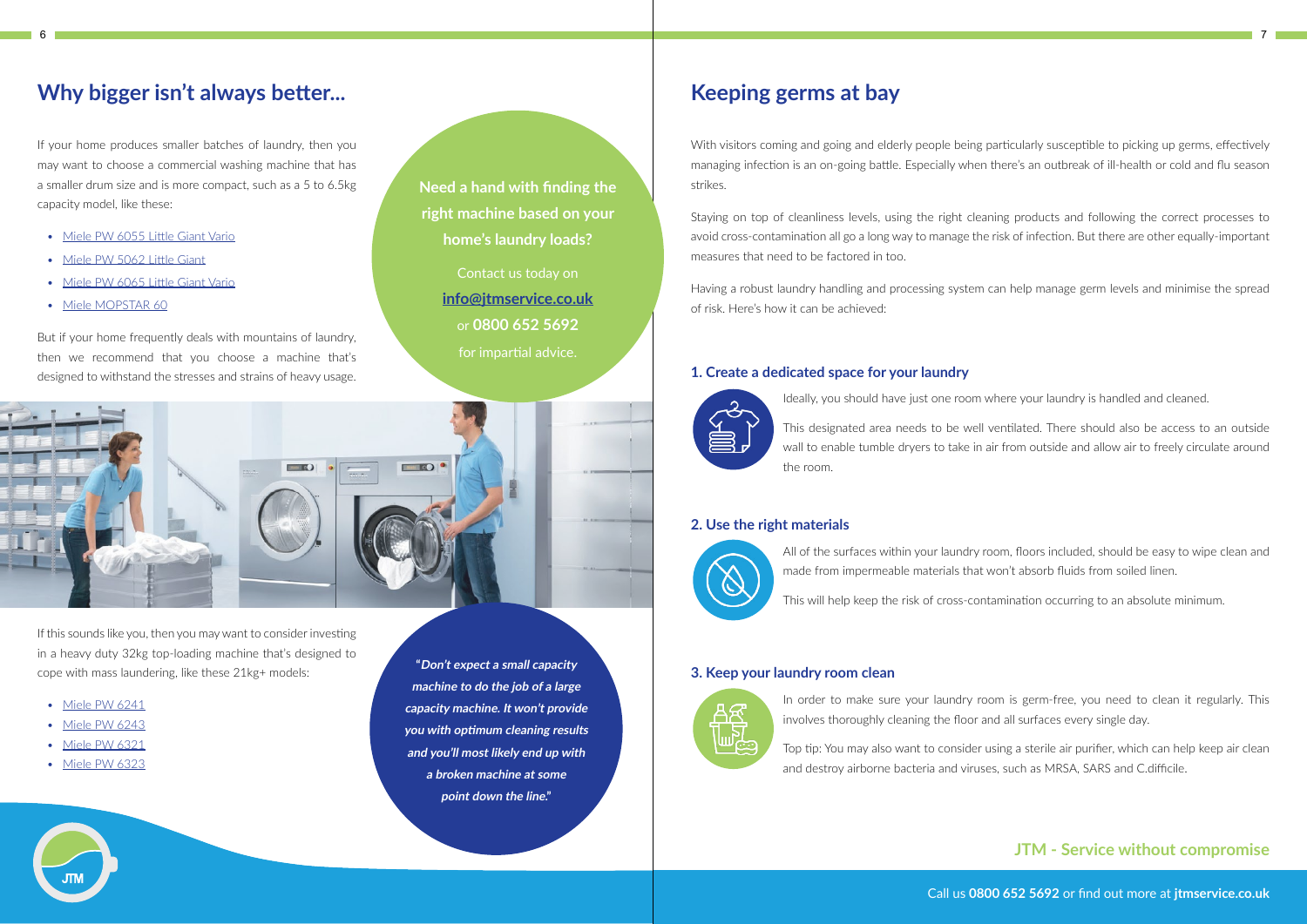# **The dos and don'ts of laundry handling and processing**

**As mentioned on the last page, laundry processes play a fundamental role in helping reduce the spread of germs and infection within care homes.**

**DO** – always take care when handling infected or soiled linen and transporting it from the bedroom to the laundry room.

**All laundry staff should be trained on how to use appliances correctly and know the best ways to go about reducing cross-contamination. They should also carry out the appropriate infection control procedures, like the dos and don'ts listed below:**

**DON'T** – remove bed sheets or blankets or touch any other laundry without wearing disposable aprons and gloves.

#### **Handling soiled linen**

**DON'T** – leave dirty linen lying around in public areas. Take it directly to the laundry room and make sure trolleys and bags remain sealed.



**DON'T** – take dirty uniforms home as domestic machines cannot guarantee the removal of bacteria and could cause contamination in the home.

**DO** – use a disinfection cycle to clean laundry. This means it will be washed at the right temperature to kill any bacteria that may be present.

**DON'T** – treat all of your laundry in the same way. Some fabrics aren't suitable for hot disinfection cycles. In these cases, specialist non- biological detergents can be used that have been scientifically

**DON'T** – overload machine(s) with laundry. This will only prevent items from circulating and being washed properly.



**DO** – dispose of aprons or gloves in the appropriate soiled waste bin to prevent cross-contamination.

**DO** - change soiled uniforms immediately and treat them in the same way as soiled or contaminated

linen.



#### **Washing soiled linen**



proven to destroy the H1N1 flu virus, MRSA and C. difficile spores from 30°C.



**DO** – wash dirty linen before infected or soiled linen.

#### **JTM - Service without compromise**

Call us **0800 652 5692** or find out more at **jtmservice.co.uk**

Contact us today on **info@jtmservice.co.uk**  or **0800 652 5692**  for impartial advice



**DO** - place linen on the correct trolley, according to the infection control procedures in place.